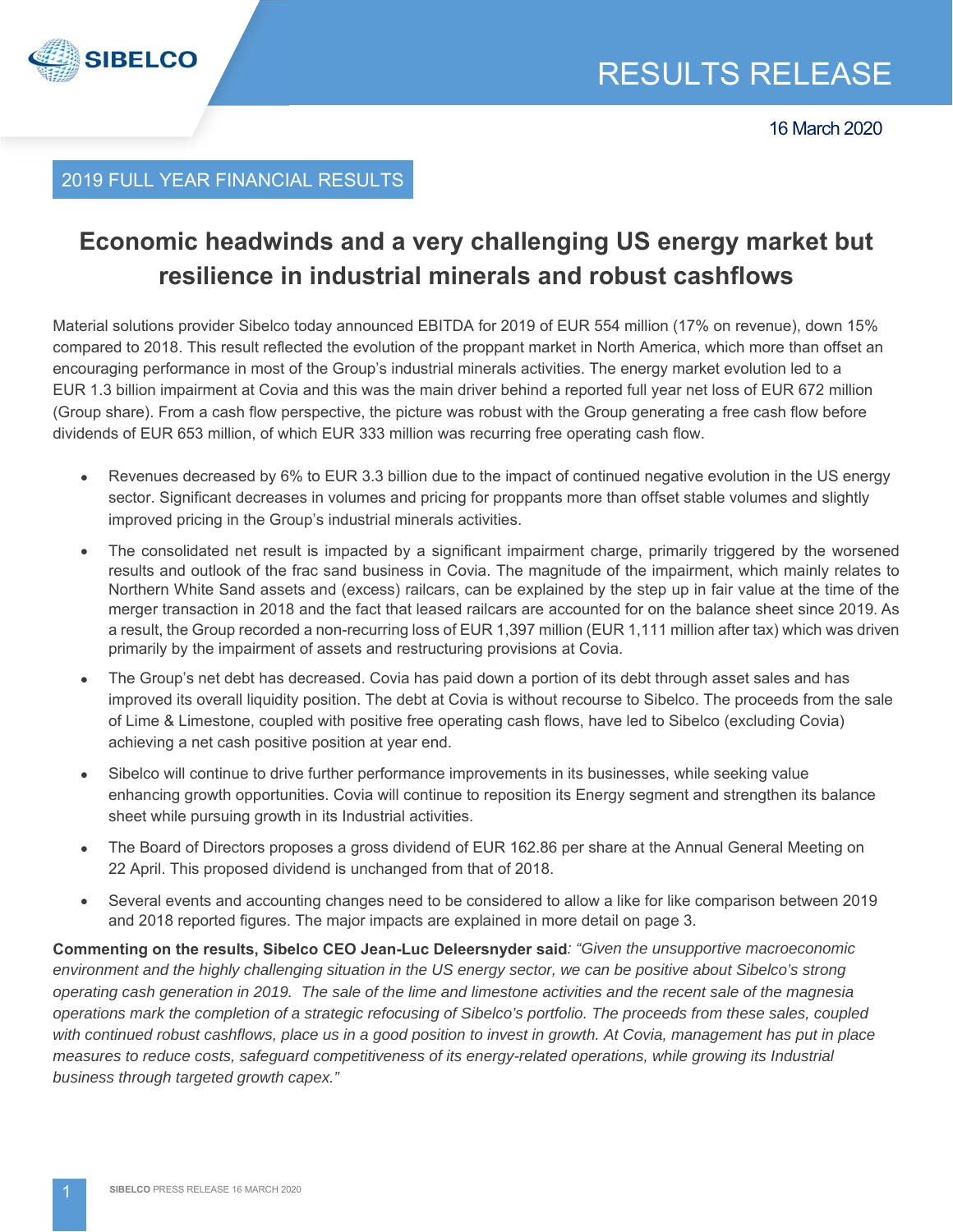

| <b>CONSOLIDATED RESULTS (KEUR)</b>                                      | 2019<br>reported                                | 2018<br>reported                                 | Change %<br>B/(W)                |
|-------------------------------------------------------------------------|-------------------------------------------------|--------------------------------------------------|----------------------------------|
|                                                                         |                                                 |                                                  |                                  |
| <b>Consolidated results</b>                                             |                                                 |                                                  |                                  |
| Revenue<br>Sibelco excl. Covia<br>Covia<br>Other and intercompany       | 3,295,130<br>1,878,556<br>1,425,738<br>(9, 164) | 3,521,130<br>1,964,976<br>1,566,468<br>(10, 314) | (6%)<br>(4%)<br>(9%)<br>11%      |
| <b>EBITDA</b><br>Sibelco excl. Covia<br>Covia<br>Other and intercompany | 554,463<br>328,025<br>226,470<br>(32)           | 651,687<br>334,467<br>316,878<br>342             | (15%)<br>(2%)<br>(29%)<br>(109%) |
| <b>Recurring EBIT</b>                                                   | 127,148                                         | 328,878                                          | (61%)                            |
| <b>EBIT</b>                                                             | (1,269,599)                                     | (67, 522)                                        | $(1,780\%)$                      |
| Net Result (share of the Group)                                         | (671, 754)                                      | (126, 079)                                       | (433%)                           |
| Recurring net result                                                    | 9,824                                           | 173,456                                          | (94% )                           |
| <b>Cash flows</b>                                                       |                                                 |                                                  |                                  |
| <b>Free Operating Cash Flow</b>                                         | 238,143                                         | 134,225                                          | 77%                              |
| <b>Recurring Free Operating Cash Flow</b>                               | 333,162                                         | 436,607                                          | (24%)                            |
| Free cash flow before dividend                                          | 653,505                                         | (111, 139)                                       | 688%                             |
| <b>Funding (at year end)</b>                                            |                                                 |                                                  |                                  |
| Net debt                                                                | 1,341,773                                       | 1,390,721                                        | 4%                               |
| Net debt excluding leases                                               | 983,384                                         | 1,390,721                                        | 29%                              |
| Net debt/ adj. EBITDA ratio <sup>[1] [3]</sup>                          | 2.54                                            | 1.84                                             | (38%)                            |
| Net debt/ adj. EBITDA ratio excluding<br>leases <sup>[2] [3]</sup>      | 2.42                                            | 1.84                                             | (32%)                            |
| <b>Data/share</b>                                                       |                                                 |                                                  |                                  |
| Dividend (gross) per share (EUR)                                        | 162.86                                          | 162.86                                           |                                  |
| <b>Total Gross dividend</b>                                             | 76,570,543                                      | 76,570,542                                       |                                  |

1. The 2019 adjusted EBITDA is EUR 529 million. We deduct the performance of Lime, Winchester and Calera divestment. The 2018 adjusted EBITDA for 2018 is EUR 757 million. We add the 5 first months of Fairmount, being EUR 105 million to our EBITDA of EUR 652 million.

2. The 2019 adjusted EBITDA excluding IFRS 16 lease impact is EUR 407 million.

3. Net cash for Sibelco excluding Covia amounts to EUR 78 million.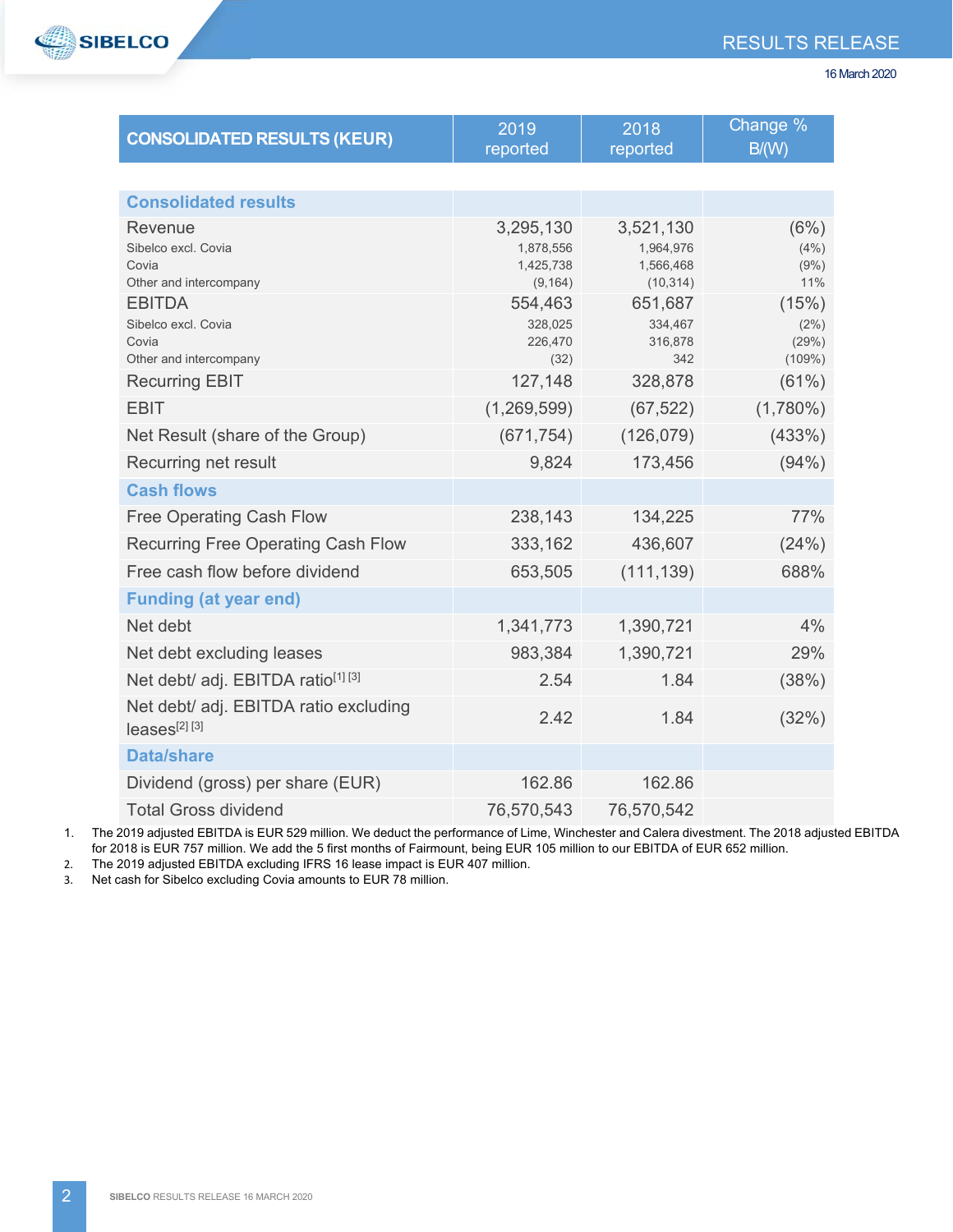

#### FINANCIAL ITEMS

# **Group results**

Revenues at Sibelco (excluding Covia) were largely stable between 2018 and 2019 while EBITDA was down 2% to EUR 328 million. This reflected the more challenging economic environment, particularly in Europe, and also the impact of the US-China trade dispute on the sales of high purity quartz.

At Covia, reported revenues were down by 9% and EBITDA down 29% to EUR 226 million. The entirety of this shortfall was linked to the Energy segment at Covia (see p.7). The Industrial segment produced a resilient performance with revenues and profitability largely stable compared with 2018.

As mentioned, several events and accounting changes need to be considered to allow a like for like comparison between 2019 and 2018 reported figures.

Since 2019 we adopt IFRS 16 relating to the accounting treatment of lease assets and liabilities. This positively impacted 2019 EBITDA by EUR 121 million compared to last year but adds liabilities to the balance sheet in 2019 (EUR 422 million). The largest impact is related to Covia's rail car fleet.

Moreover, since the merger transaction between Unimin and Fairmount occurred on 1st June 2018, last year's reported figures for Sibelco Group included only seven months of former Fairmount Santrol activities and financial contribution compared to a full year in 2019. The EBITDA impact thereof was approximately EUR 108 million.

Finally, the sale of Sibelco's lime & limestone activities and Covia's sale of its lime and railroad activities were finalised in the third quarter and there is therefore some resulting impact on the comparability of the results of 2019 versus those of 2018.

# **Non-recurring items**

Total non-recurring expenses at EBIT level amounted to EUR 1,397 million. The majority of this amount (EUR 1,337 million) was the result of impairments to assets, restructuring and optimisation expenses at Covia. The

significant impairment charge was primarily triggered by the worsened results and outlook of the frac sand business in Covia. The magnitude of the impairment, which mainly relates to Northern White Sand assets and (excess) railcars, can be explained by the step up in fair value at the time of the merger transaction and the fact that leased railcars are accounted for on balance sheet for the first time in 2019.

The remaining non-recurring items (EUR 60 million) occurred at Sibelco level and were related primarily to restructuring costs, transaction costs associated to the divested businesses and an increase in provisions.

The net impact of non-recurring items for the Group was EUR 1,111 million, of which EUR 738 million share of the group.

#### **Taxation**

The Group recorded a total non-cash tax income of EUR 153 million. This was driven by reversals of deferred taxes (EUR 192 million) mainly resulting from the impairments at Covia level, offset by a current tax expense of EUR 39 million.

## **Capital expenditures & acquisitions**

Capex was EUR 212 million vs EUR 358 million in 2018. This decrease was due to a significantly lower level of capex at Covia. Sibelco's own capital expenditures for growth initiatives increased, with the main expansion projects being the clay operations in the UK and feldspar activities in Turkey.

During 2019, Sibelco expanded its presence in the market for glass recycling by acquiring Italian glass recycling company Macoglass. This was complemented in early 2020 with a further acquisition in Italy, bringing Sibelco's glass recycling capacity to 1.5 million tonnes a year. Sibelco entered into a strategic partnership with a start-up business offering an innovative solution for water filtration based on recycled waste wood.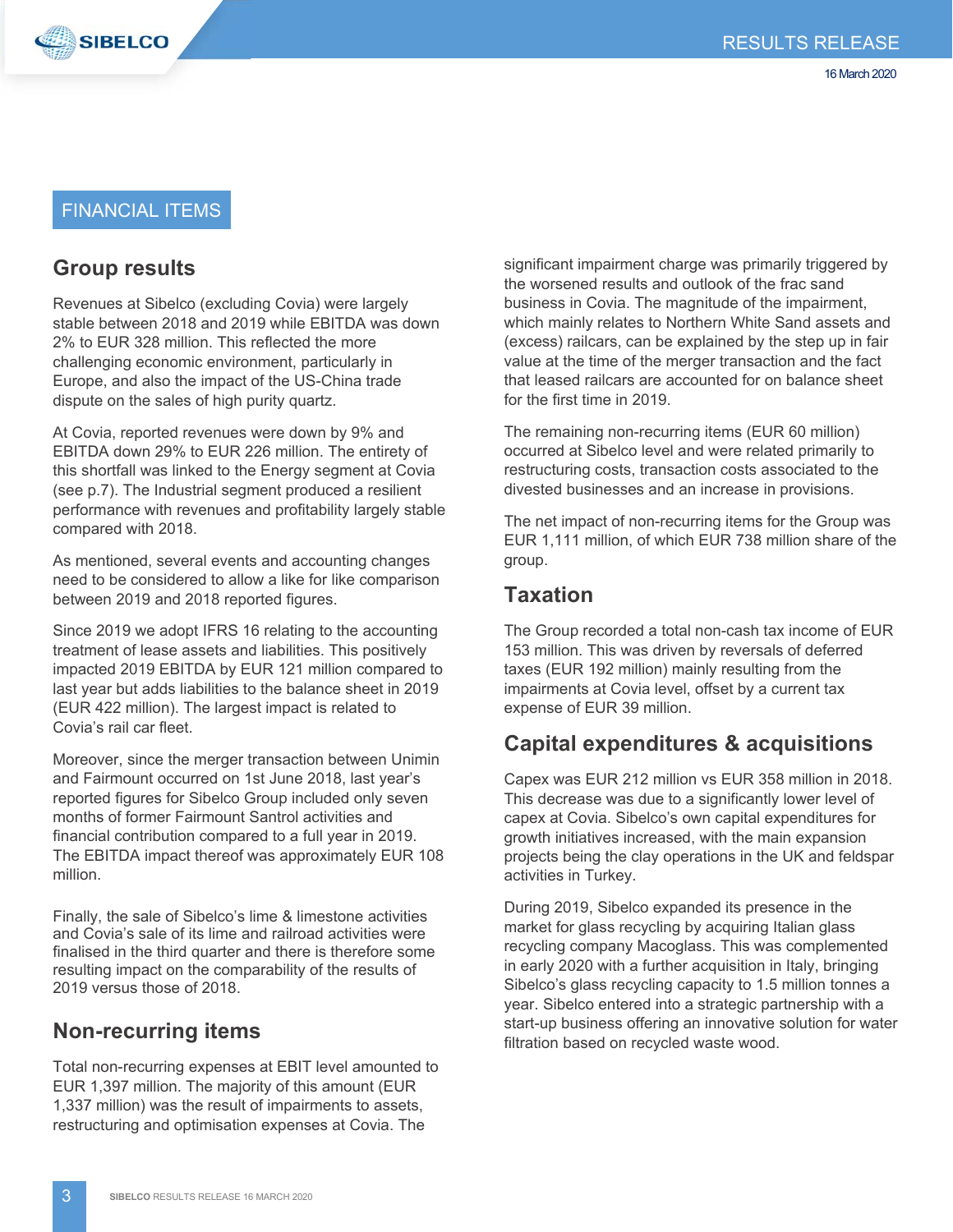

## **Cash flow and funding**

Free Cash Flow before dividend was EUR 654 million. Free Operating Cash Flow (FOCF) was EUR 238 million, being EUR 104 million better than last year. Recurring FOCF was EUR 333 million.

Total net financial debt stood at EUR 1 342 million at 31 December, compared to EUR 1 391 million at the end of 2018. As a result of the new IFRS lease standard, we needed to record EUR 422 million of lease liabilities on the balance sheet. Adjusting for leasing, 2018 net debt would have been EUR 1 813 million, so we achieved a like for like decrease in net debt of EUR 472 million. This decrease was due to the positive operating cashflow and the proceeds of the sale of Sibelco's lime and limestone business, Covia's sale of Calera and Winchester & Western Railroad offset by the interest payments and dividend payments of the year.

Covia reduced its net debt from EUR 1 662 million (including lease liabilities) to EUR 1 420 million during the year, largely through the sale of railroad and lime assets for EUR 210 million. Covia repurchased a portion of debt towards year end at a substantial discount to par and entered into arrangements to further improve its financial flexibility. These included securing a USD 75 million revolving credit facility and restructuring the Company's railcar purchase obligations.

Sibelco (excl. Covia) further improved its own balance sheet and by the end of the year was in a net cash position of EUR 78 million compared to a net debt of EUR 151 million in 2018 (including lease liabilities).

As a consequence of the decrease in EBITDA the proforma consolidated net debt to EBITDA ratio (excluding leasing) increased to 2.42.

## **Dividend**

The Board of Directors proposes a stable gross annual dividend of EUR 162.86 per share at the Annual General Meeting on 22 April 2020. Taking into account the interim dividend of EUR 62.86 per share paid out on October 15, 2019 and subject to shareholder approval, a gross amount of EUR 100.00 per share will be paid out as from 29 April, 2020.

## **Other items**

SG&A expenditures for the Group decreased as a result of corporate cost controls at Covia and the continued implementation of a streamlined global business model at Sibelco.

Sibelco will construct a new Technology & Innovation centre in Maastricht, Netherlands. Construction is scheduled to begin in Q2 of 2020 with completion currently scheduled for 2021. The creation of this innovation centre will complement the existing technical centres in other Sibelco sites.

At 31 December the total number of people employed by the Group was 8,181. This is lower than at the end of 2018 and mainly reflects the sale of assets by Sibelco and the idling or closure of operations by Covia.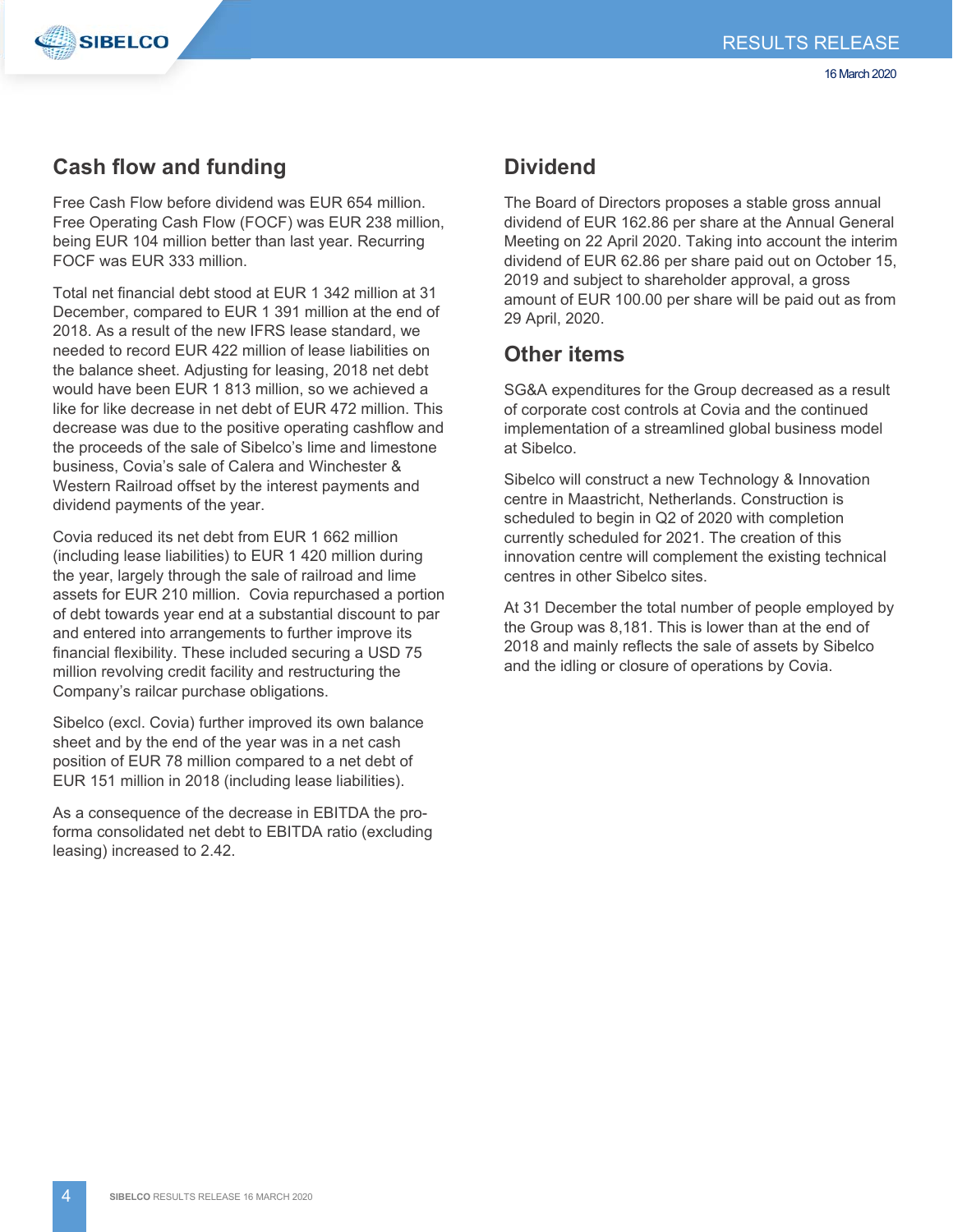

#### BUSINESS GROUP REVIEW

At the beginning of 2018 we implemented a new market focused business structure based on business units. Throughout 2019 we further developed the revenue allocation towards these business units. In the comparison below, we adjusted the 2018 figures in alignment with the adapted allocation rules.

#### **Build Environment**

Revenue for Build Environment was EUR 792 million, down 4% compared to 2018. The largest contributing factor in this was a significant slowdown in tile production, particularly in Italy, Spain and the Middle East. This saw revenue for **Business Line Tiles, Engobes & Engineered Stone** fall 7% on the previous year.

The end of the mineral sands mining lease also contributed to the decrease in sales into tiles as customers sought alternative supply arrangements for this key component in glaze manufacturing. Economic conditions in Turkey were also a factor as the devaluation of the lira saw a fall in demand for premium Sibelco brands such as Maxum®, Quantum® and DBY™ in favour of cheaper local materials.

Despite variable conditions in the engineered stone market, our performance in this sub-segment remained broadly stable.

Sales for **Business Line Sanitaryware & Structural Ceramics** held steady against 2018 despite the ongoing contraction of sanitaryware manufacturing in Western Europe. As with the tile market, devaluation of the lira also led to less demand in Turkey for our premium sanitaryware products such as SanBlend®.

We continued to grow sales in India and elsewhere in Asia. Work began on a EUR 9 million project to increase production of SanBlend® refined clays and other materials at our Kingsteignton site in Devon, UK. The project includes a new ring roller mill which will be fully operational in 2020, helping us to increase output and meet global demand for high-quality material solutions for sanitaryware.

**Business Line Metallurgy** increased sales 2% against 2018. We achieved this increase despite tough conditions in Europe, where China further increased steel imports across the region in response to additional tariffs on its products in the US. Sales in the foundry sector remained steady.

**Business Line Optimised Materials** sales fell 4% against the previous year. Part of this decline was as a result of the completion of Nord Stream 2, a major infrastructure project to supply natural gas from Russia to Europe through more than 2,400km of pipes under the Baltic Sea. Sibelco had been involved in the project for several years, supplying over half a million tonnes of Olidense™ high-density aggregate as a coating which stabilises and protects the pipes.

# **Coatings, Polymers & Chemical Solutions**

Coatings, Polymers & Chemical Solutions revenue went up 1% against 2018 to EUR 213 million as a result of challenging conditions in the chemicals market.

**Business Line Coatings** achieved a slight upturn in sales, with global demand for paint broadly in line with predictions. The year saw further consolidation of the paint market as major manufacturers sought further growth through acquisition. This trend towards consolidation is leading the largest players to increasingly standardise raw material supplies, creating a highly dynamic market for Sibelco.

We saw increased competition in barytes, particularly from Turkey where producers took full advantage of local currency rates to offer cheaper products. This led to lower demand for our Portaryte™ range. Our Unispar™ range of feldspar materials also saw aggressive price competition from Turkey and China.

Measures to improve operational efficiency at our plant in Jarinu, Brazil, helped us to achieve an increase in sales of materials in the South American coatings market. Closure of our Changshu plant in China due to expropriation had a negative impact on sales in Asia, however sales in North America grew 3%, in line with GDP.

**Business Line Polymers** revenue grew 6% with a strong performance across all regions. We achieved 13%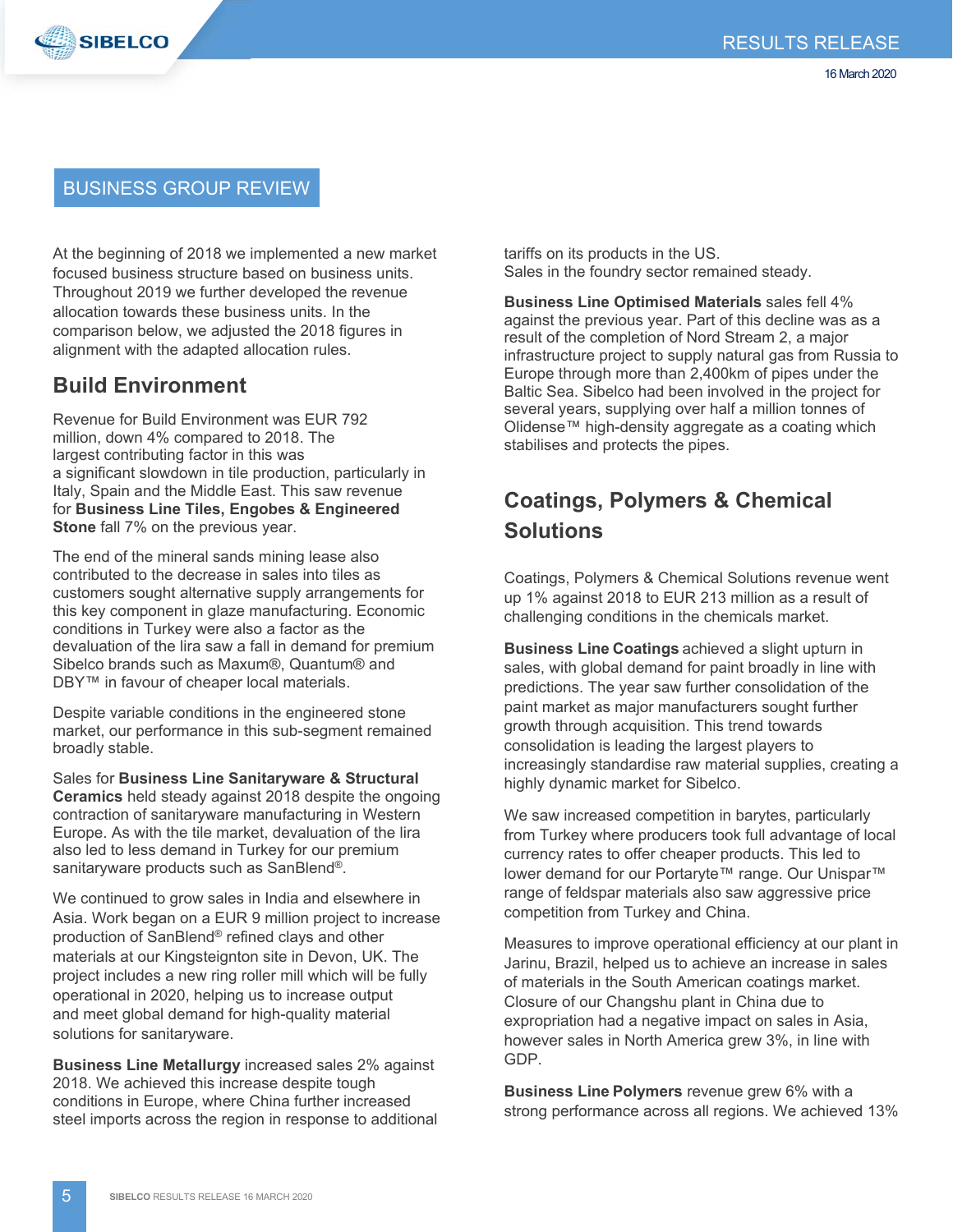

growth in the flame retardants sector thanks to increased sales of solutions such as Portaflame™ and Securoc™ in Europe, and other materials in the Middle East and Africa.

Our ESD (engineered silicates dispersion) facility in Malaysia ran at full capacity throughout 2019, almost doubling production against the previous year to enable us to increase our presence in the rubber gloves market. Further extension of the ESD plant in 2020 will support additional growth in this sector.

Sibelco's overall performance in polymers was adversely affected by increased competition in barytes in the plastic pipes market, and also in nepheline syenite and cristobalite within the plastic film market. However, we made good progress with several ongoing technology and innovation projects which will help to further strengthen our global position.

Revenue for **Business Line Chemicals** fell sharply in 2018, down 16% compared to 2018. This was the result of continued decline in demand for spherical silica in Asia, coupled with a downturn in both the paper and silicates sectors in Europe. The overall fall in revenue came despite a very strong performance in mineral sands. Conditions in the printed circuit board / copper clad laminate sector stabilised after a first quarter downturn, and this market is now gearing up for expansion in line with growth in 5G wireless technology and electric vehicles.

## **Glass Solutions**

Glass Solutions revenue of EUR 462 million was stable against 2018 as market dynamics varied between sectors and countries.

Revenue for **Business Line Container Glass** was broadly consistent with 2018. Increased sales in Russia and Turkey were offset by a fall in volumes in Italy as a result of lower customer demand and an increase in utilisation of cullet (recycled glass) within the manufacturing process. The year saw further investment across the sector as the majority of manufacturers continue to upgrade or build new furnaces to meet anticipated market growth of between 2 and 5 %, mainly driven by consumers switching to glass in favour of plastic bottles. We continued to collaborate with key customers on several development projects and began

exploring the use of new materials within the tableware sector.

**Business Line High Purity Glass** suffered the most significant drop in revenue, down 7% against 2018. This was driven by a slow-down in the semiconductor segment and the ongoing US-China trade war. China's import tariffs on our IOTA<sup>®</sup> high purity quartz from the US rose from 1% to 16% over the course of the year. We had to absorb much of this cost in order to maintain Sibelco's market share in China's solar photovoltaic market.

**Business Line Float Glass** revenue was roughly in line with 2018. Lower sales in the UK and Germany were partially offset by increased business in Italy, particularly towards the end of the year. We saw a general softening of the market as a result of the slowdown in car manufacturing in Western Europe, a trend which is expected to continue in 2020.

**Business Line Fibre & Specialty Glass** saw a 3% dip in revenue as the declining automotive market supressed silica flour sales in the fibre glass segment. This was offset to some extent by a strong performance in petalite sales to the specialty glass sector.

The year's best performance came from **Business Line Display Glass**, recording a 25% growth in sales. This was achieved mainly through increased business with existing key customers, further boosted by a shift in demand in the US towards display panel materials from Taiwan in favour of supplies from China.

## **Water & Environmental Solutions**

Revenue for Water & Environmental Solutions increased 4% against 2018 to EUR 112 million as Sibelco secured further expansion in the European glass recycling market.

**Business Line Recycling** revenue was 4% above the previous year, as a result of additional sales in cullet (recycled glass) in Italy. This growth was realised largely through Sibelco's acquisition of Macoglass in combination with additional capacity at our plant in Musile, Venice, both of which strengthen our ability to serve our customers' needs. Sales from our other glass recycling plants across France and Belgium were consistent with 2018, reaffirming the established role of cullet in sustainable glass manufacturing. Work to further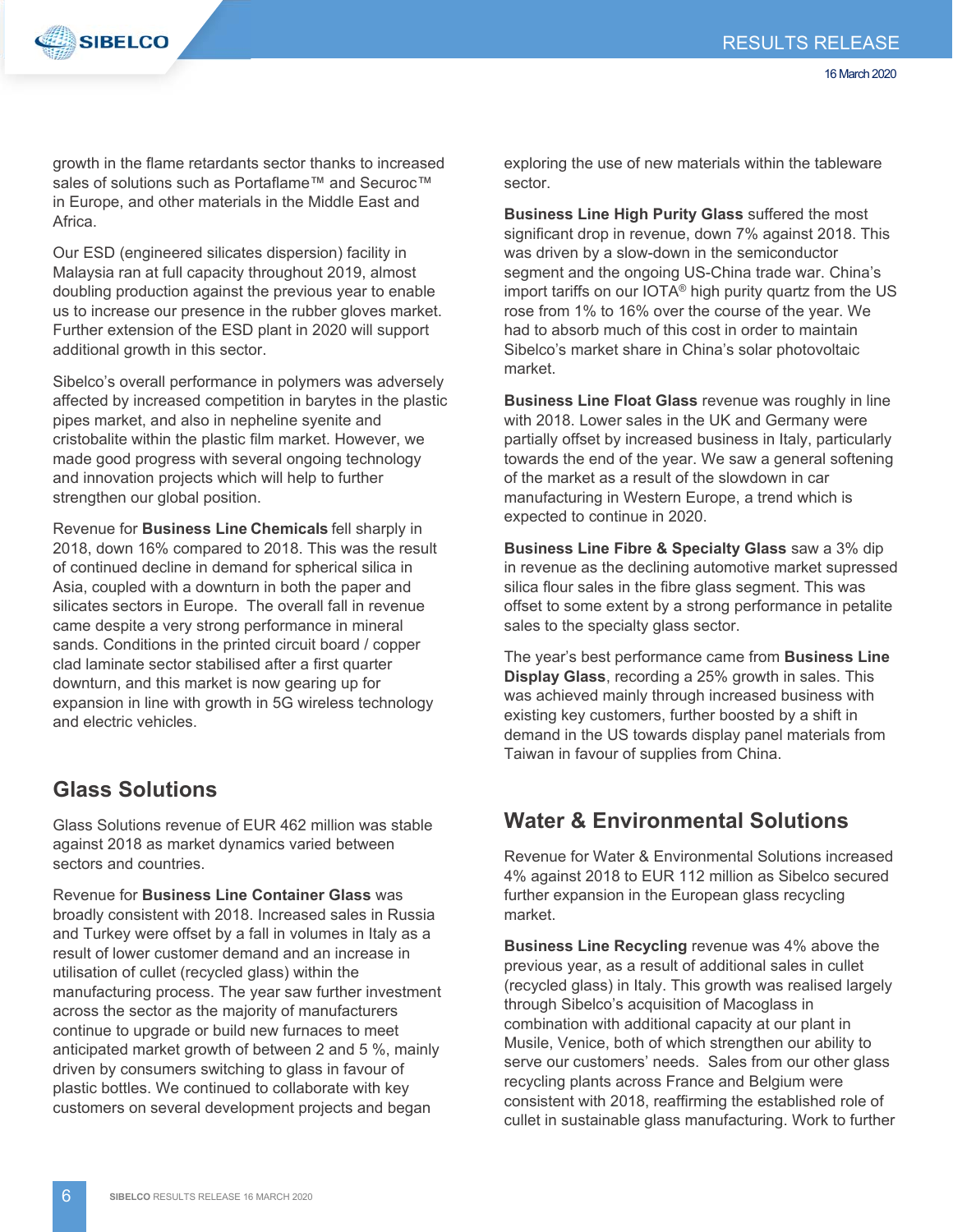



improve production capacity at our Musile plant is scheduled for 2020.

Conditions in the abrasives market remained challenging throughout the year with low demand in both the oil & gas and shipbuilding sectors.

After substantial growth in 2018, revenue for **Business Line Filtration & Reactants** flattened out in 2019. This was mainly due to challenging conditions in France, currently Sibelco's biggest filtration market. However, this was largely offset by increased sales in Asia where our performance exceeded expectations.

We made good progress on projects to extend our filtration portfolio with new material solutions to tackle specific pollutants. This included Sibelco entering into a strategic partnership with a start-up business offering an innovative solution for water filtration based on recycled waste wood, thereby helping to contribute to the circular economy.  

# **Covia**

The market for frac sand in the US changed markedly through the year with overall demand levels falling and customer preference switching to in-basin supplies at the expense of higher quality Northern White sands (NWS). The situation deteriorated towards the end of the year with customer budget exhaustion and seasonality. Full year revenues were EUR 1,426 million or 9% lower than last year even with only 7 months of Fairmount activities, reflecting both a drop in volume and lower contribution per tonne of material sold. These negative effects were confined to the Energy segment with volumes and pricing in the Industrial segment proving resilient through the year.

Covia implemented a company-wide business optimisation programme to deliver a lower cost structure, support improved Industrial profitability, strengthen the balance sheet and create a more resilient and profitable Energy business. This programme included the idling of 15 million tonnes of capacity, the closure or idling of 16 terminals, the reduction of the railcar fleet and the commissioning of in-basin capacity.

Covia's US GAAP disclosures and other financial reporting can be accessed via www.ir.coviacorp.com

# **Outlook**

The challenging conditions in several end-markets have not shown any signs of abatement and the impact of the Covid-19 virus and the lower oil price on the global economy is likely to be severe. In terms of comparability, the divested lime and limestone and the upcoming divestment of our Australian magnesia operations as well as the discontinued mineral sands activity accounted for approximately EUR 80 million of Sibelco's EBITDA in 2019.

# **CEO succession**

Jean-Luc Deleersnyder has informed the Sibelco Board of Directors of his intention to step down as CEO in the course of 2020. The Board respects this intention and will start working immediately, in close cooperation with Jean-Luc, on the best possible transition for Sibelco.

## **Forward-looking statements and non-IFRS metrics**

This document contains projections and other forwardlooking statements. Investors should be aware that such projections and forward-looking statements are subject to various risks and uncertainties (many of which are difficult to predict and generally beyond the control of Sibelco) that could cause actual results and developments to differ materially from those expressed or implied.

Besides IFRS accounts, the Group also presents underlying, non-audited performance indicators. The objective is to generate a view that avoids distortion and facilitates the appreciation of performance and comparability of results over time.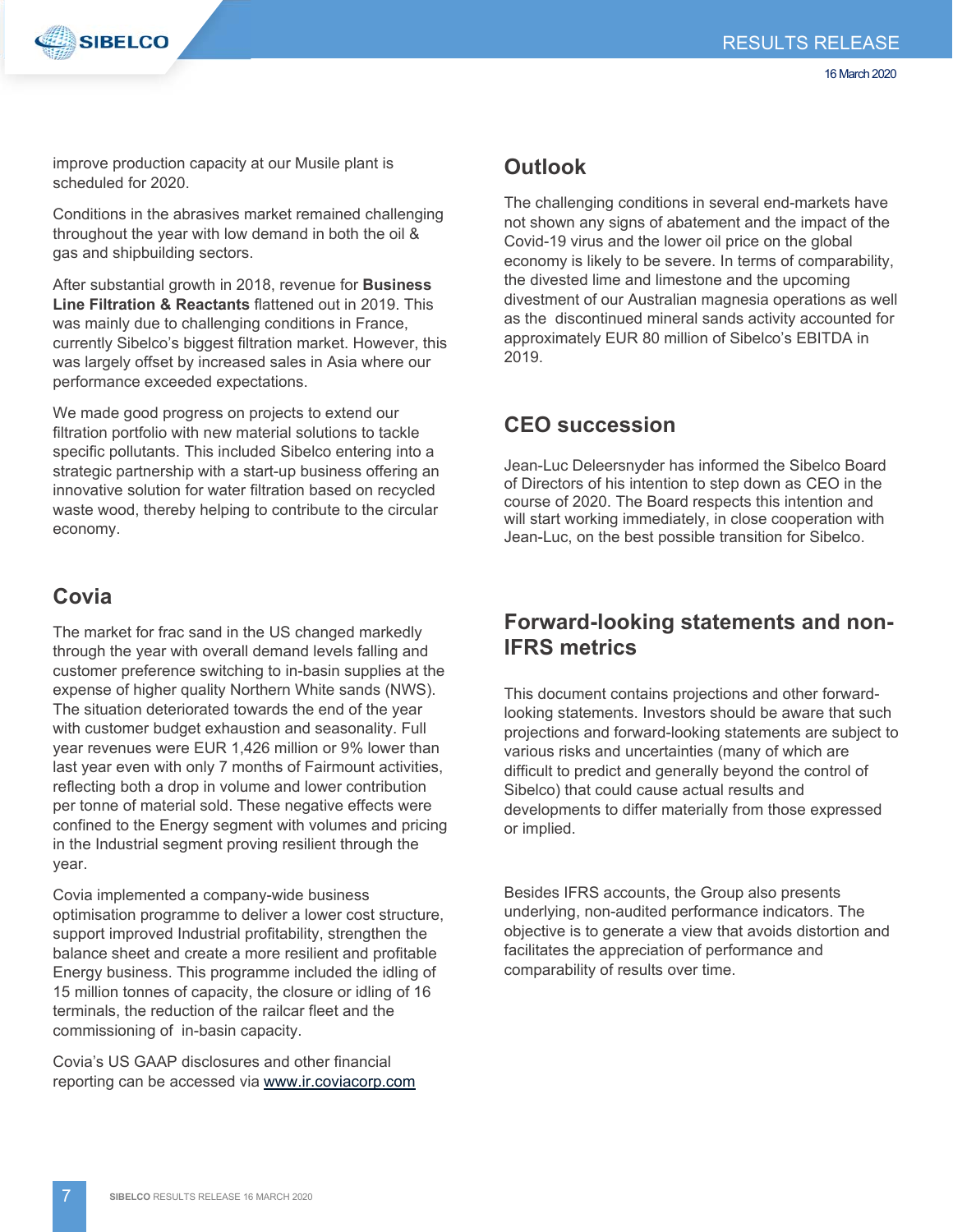

# SIMPLIFIED FINANCIAL STATEMENTS

| SIMPLIFIED STATEMENT OF PROFIT OR LOSS                     | 2019          | 2018                     |
|------------------------------------------------------------|---------------|--------------------------|
| In thousands of euro                                       |               |                          |
| <b>Revenue</b>                                             | 3,295,130     | 3,521,130                |
| <b>EBITDA</b>                                              | 554,463       | 651,687                  |
| <b>REBIT</b>                                               | 127,148       | 328,878                  |
| Net financing costs                                        | (143, 158)    | (104, 513)               |
| Income taxes                                               | 4,015         | (53,606)                 |
| Share of profit of equity accounted investees (net of tax) | 3,684         | 2,697                    |
| Other (net of tax)                                         | 18,136        | $\overline{\phantom{m}}$ |
| <b>Recurring net result</b>                                | 9,824         | 173,456                  |
| Non-recurring result after tax                             | (1, 111, 440) | (352, 364)               |
| Write-down of DTA outside normal course of business        | (136, 713)    | $\qquad \qquad -$        |
| Result on disposal of subsidiaries                         | 183,442       | 1,996                    |
| Other (net of tax)                                         | (18, 136)     | $\overline{\phantom{a}}$ |
| Minority interests                                         | 401,268       | 50,833                   |
| Profit (loss) for the period, Group share                  | (671, 754)    | (126,079)                |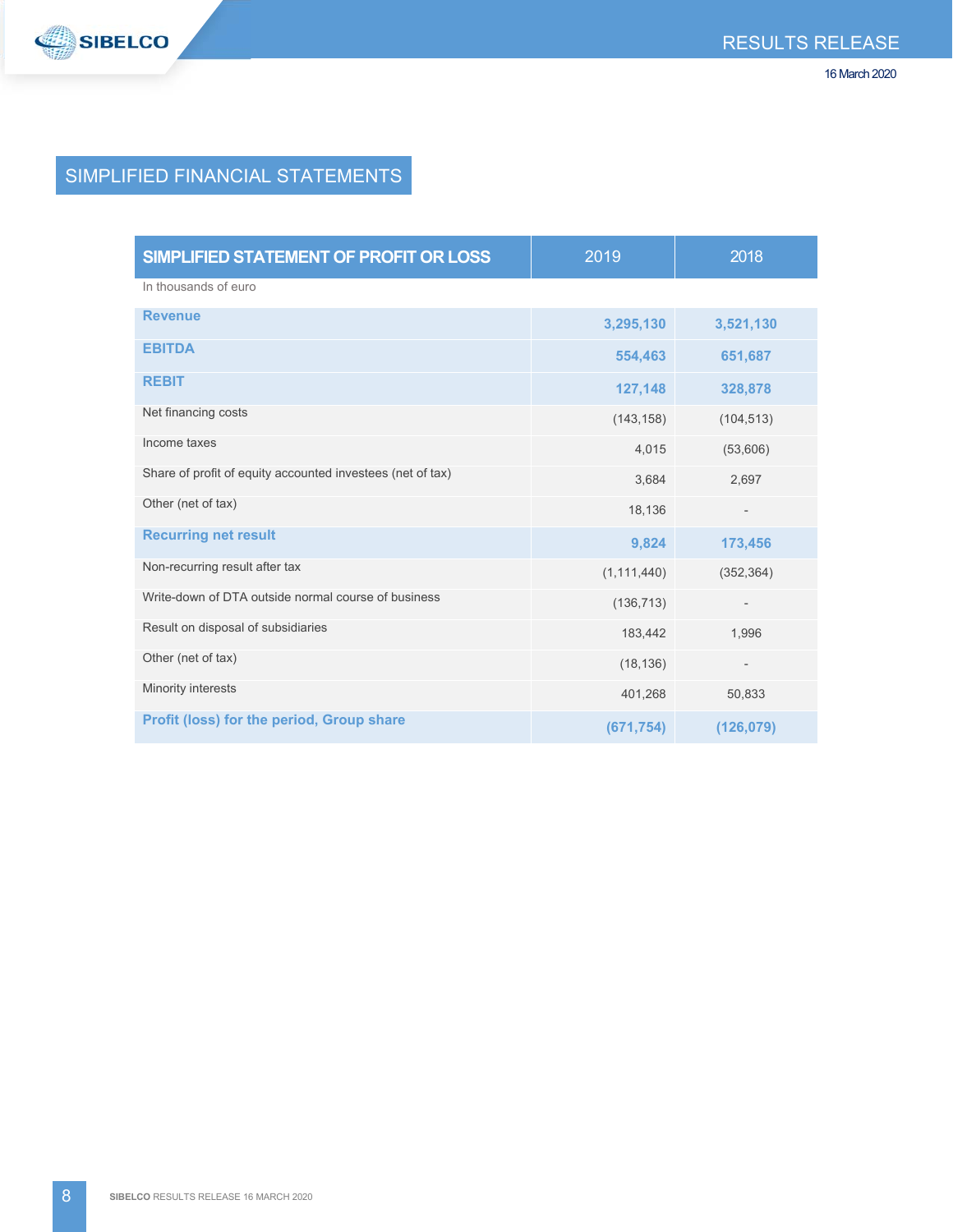



| SIMPLIFIED STATEMENT OF FINANCIAL POSITION        | 2019      | 2018      |
|---------------------------------------------------|-----------|-----------|
| In thousands of euro                              |           |           |
| Net non-current assets (1)                        | 2,432,554 | 3,548,321 |
| Net current assets                                | 987,009   | 1,333,840 |
| Other assets                                      | 160,144   | 292,032   |
| Cash (2)                                          | 580,692   | 267,833   |
| <b>Total assets</b>                               | 4,160,400 | 5,442,026 |
|                                                   |           |           |
| Net worth (including minority interests)          | 1,113,763 | 2,198,234 |
| Provisions                                        | 528,641   | 501,298   |
| Gross financial debt (2)                          | 1,922,465 | 1,658,554 |
| Other liabilities                                 | 595,531   | 1,083,940 |
| <b>Total liabilities and shareholders' equity</b> | 4,160,400 | 5,442,026 |
|                                                   |           |           |
| (1) Of which mining assets                        | 800,918   | 1,309,552 |
| (2) i.e. net financial debt of                    | 1,341,773 | 1,390,721 |